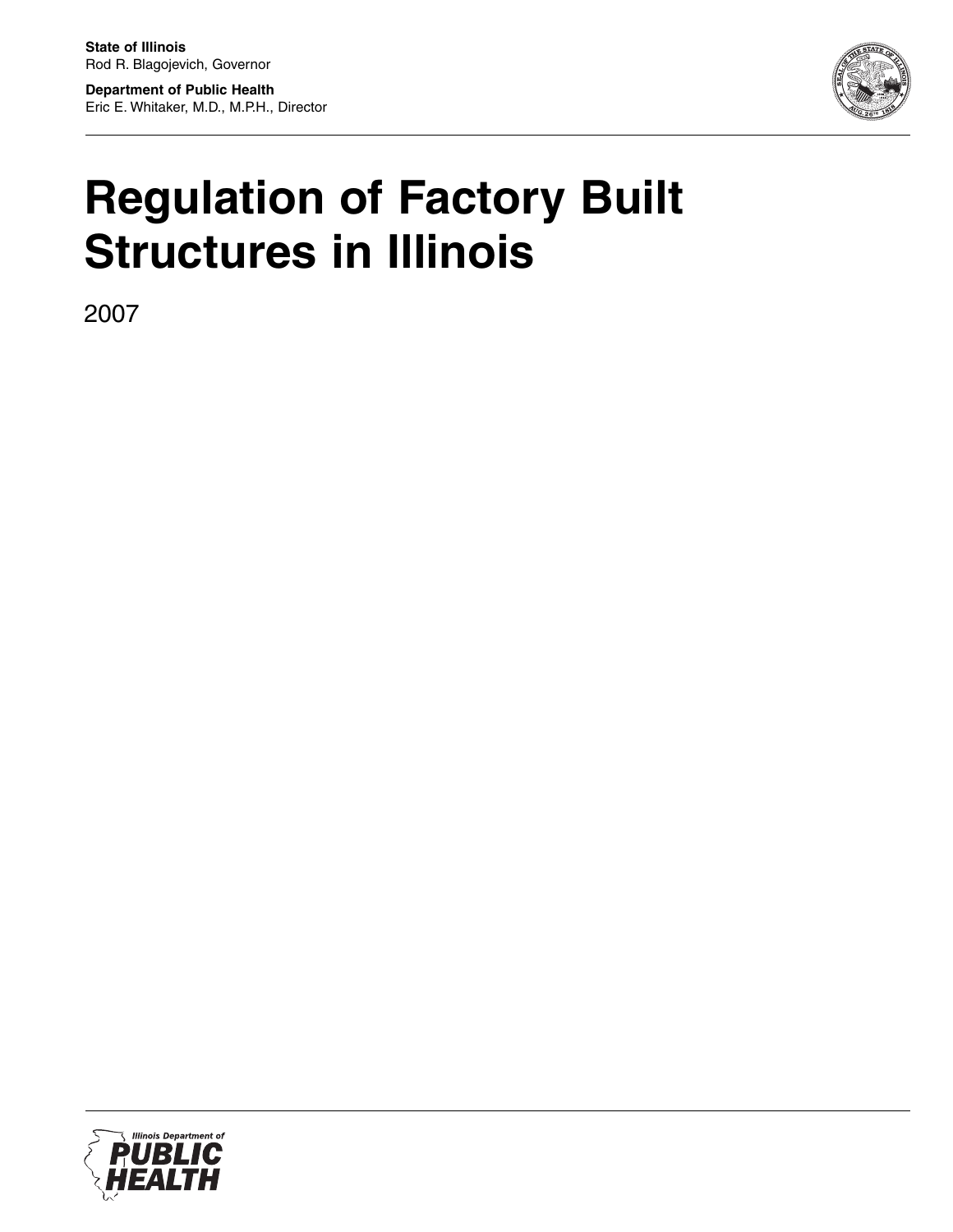### **Regulation of Factory Built Housing in Illinois**

There are many terms used to describe housing units that are constructed at a factory. These terms include trailers, mobile homes, manufactured homes, sectionalized homes, panelized homes, modular homes, Department of Housing and Urban Development (HUD) homes, industrialized housing and factory built homes. Because of the similarity of these terms, there often is much confusion to potential or actual owners of these units, dealers, building and zoning officials, and lending and taxing agencies. Since one-third of all homes built in the country today are manufactured at a factory away from the final site of the home, it is important that there be a correct understanding of the terminology and regulations of the product.

In general, the construction of all factory built housing located in Illinois must be approved by either the U.S. Department of Housing and Urban Development or the Illinois Department of Public Health.

#### **Manufactured Homes**

All mobile type homes constructed after June 15, 1976, must comply with the National Manufactured Home Construction and Safety Standards. These standards apply uniformly across the country and it is illegal for a local unit of government to require additional construction requirements. A red metal label must be permanently affixed to the rear of each towable unit. The federal standard refers to such a unit as a "manufactured home" which is defined as "a structure, transportable in one or more sections, which, in the traveling mode, is 8 body feet or more in width or 40 body feet or more in length, or when erected on site, is 320 or more square feet, and which is built on a permanent chassis and designed to be used as a dwelling with or without a permanent foundation when connected to the required utilities, and includes the plumbing, heating, air conditioning, and electrical systems contained therein. . ." Local jurisdictions may regulate the location to these homes in their community and the on-site installation of the home.

This type of unit is an evolution from the "trailer," "trailer coach" and more recently, the "mobile home." These units often are also called "HUD homes" since the Department of Housing and Urban Development (HUD) establishes the construction standards.

# **Modular Homes**

The second type of factory built housing is regulated by the Illinois Department of Public Health. This type of unit is called a "manufactured housing unit" or "modular dwelling" and is defined as "a building assembly or system of building sub-assemblies, designed for habitation as a dwelling for one or more persons, including the necessary electrical, plumbing, heating, ventilating and other service systems, which is of closed or open construction and which is made or assembled by a manufacturer, on or off the building site, for installation, or assembly and installation, on the building site, with a permanent foundation."

A permanent foundation means a closed perimeter formation consisting of materials such as concrete or concrete block which extends into the ground below the frost line.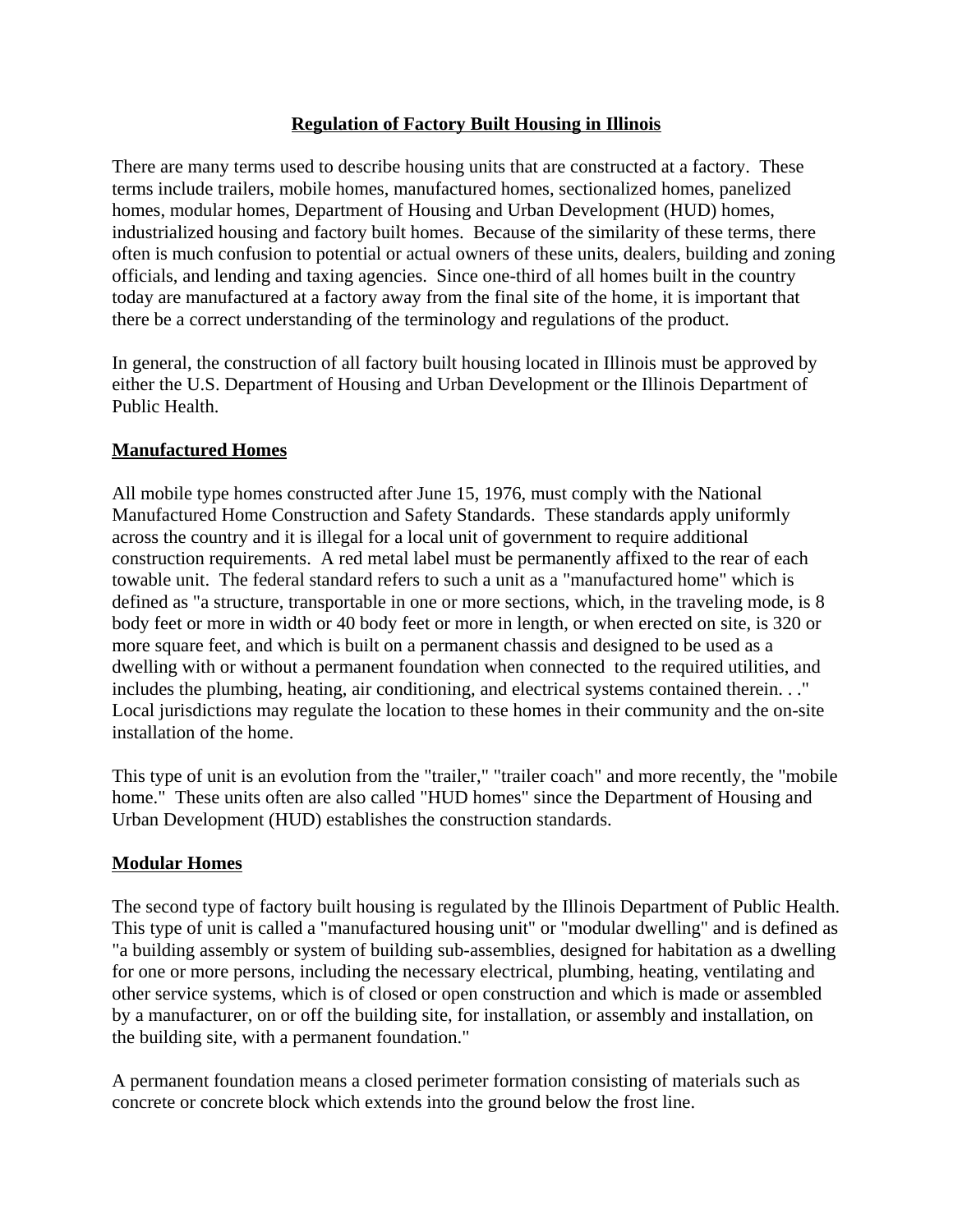These types of units may be either panelized (floor, wall and roof panels are assembled at the final site) or sectional (the home is shipped as a box-like configuration). These units are often called modular homes.

The state-approved manufactured housing unit/modular dwelling must comply with the Manufactured Housing and Mobile Home Safety Act (430 ILCS 115) and the Illinois Modular Dwelling and Mobile Structures Code (77 Ill. Admin. Code 880). This code references the International Code Council 2003 series of codes including the International Residential Code, International Building Code, International Energy Conservation Code, International Fuel Gas Code. All factory built structures must conform to the 2004 Illinois State Plumbing Code.

An approved manufactured housing unit will have a yellow seal on the electrical panel box of the home or on the inside of the kitchen sink cabinet.

Unlike manufactured homes, the local building official may require additional items other than the minimum state requirements to be incorporated into the construction.

Units that are manufactured at a factory, without the installation of the utilities such as the plumbing, electrical and heating systems are subject only to local regulations like a site-built home.

# **Other Structures**

Commercial mobile structures such as classrooms and offices are also regulated by the Illinois Department of Public Health if the units are larger than 8 feet by 32 feet and transported to the site on their own wheels. The construction of commercial modular type units which are not transported to the final site on their own wheels is not subject to regulation under the Illinois Manufactured Housing and Mobile Home Safety Act. The local unit of government is responsible for regulating these units. Modular condominiums, apartments, and hotels are, however, subject to regulation by the Department of Public Health as they are considered dwelling units.

It also should be noted that neither the state nor the federal government regulates the construction of recreational vehicles.

# **Differences in Construction Codes**

Some of the major differences between the federal construction code for manufactured homes and the Illinois code for modular dwellings are as follows:

1. A permanent perimeter foundation extending below the frost line is required for modular dwellings. The federal code for manufactured homes allows the home to be supported by concrete blocks located underneath the I-beams. State law does require that the manufactured homes be tied down to prevent possible personal and property damage.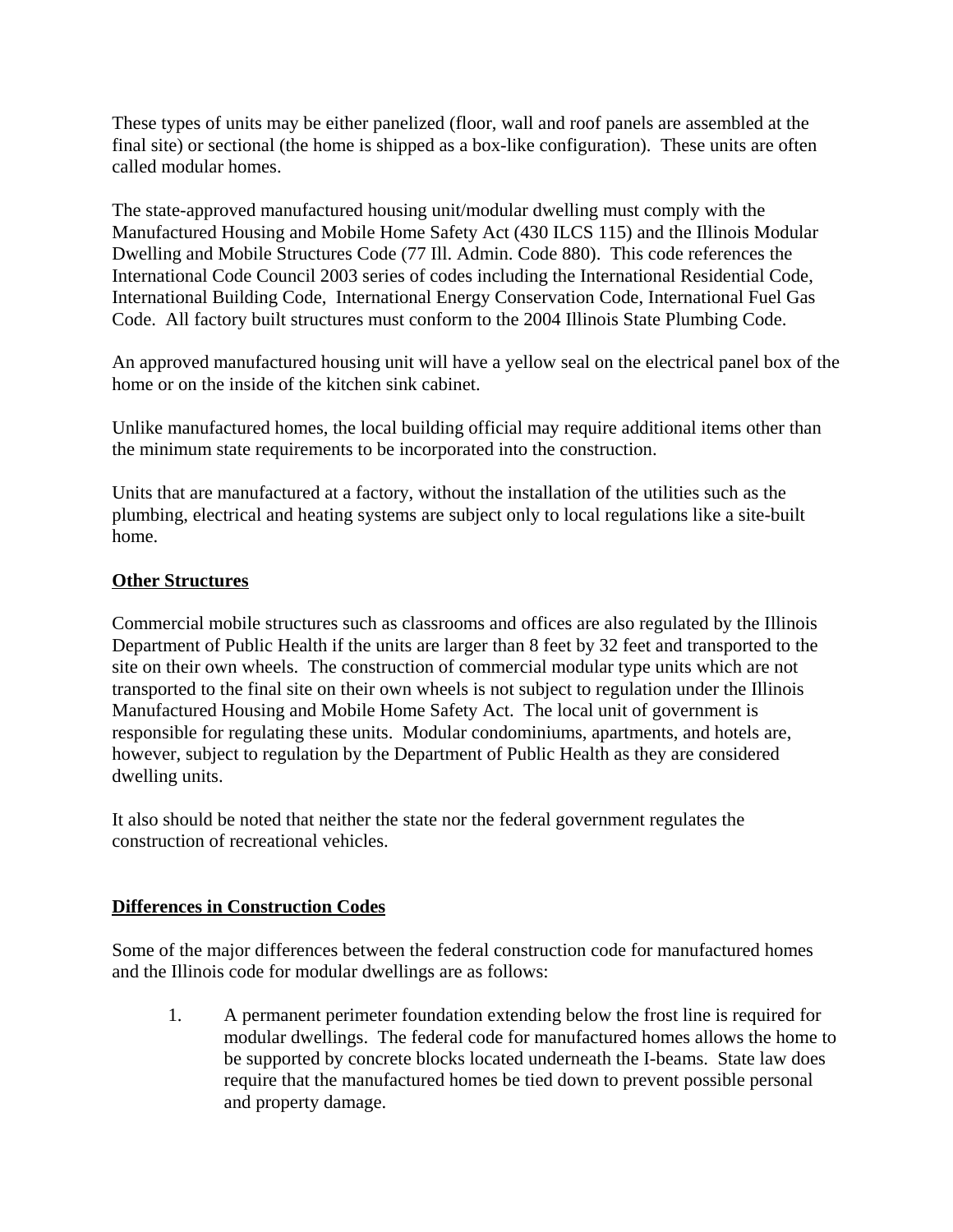- 2. The code for the manufactured homes requires a minimum 6 foot 2 inch by 2 foot 8 inch entrance door, whereas the modular code requires the door to be at least 6 foot 8 inch by 3 foot.
- 3. The manufactured home code requires hallways to be a minimum width of 28 inches whereas the state code requires a minimum width of 36 inches for modular dwellings.
- 4. Regarding the plumbing system, there are several differences between the federal code for manufactured homes and the Illinois Plumbing Code for modular units. Some of the pipe material approved by the federal code does not meet the Illinois Plumbing Code requirements. The Illinois code requires that the drainage system be vented to the outside atmosphere whereas the code for manufacture homes allows the use of "quick vents" which obtain their air from within the home. A backflow protection device for hose faucets is required by the Illinois Plumbing Code for modular dwellings.
- 5. The federal code allows the floor system to deflect vertically 1/240th of the span as opposed to the state requirements of 1/360th of the span.
- 6. The roofs of modular homes must be designed for a minimum load of 30 pounds per square foot. The code for manufactured homes requires that homes located in Illinois be designed for a minimum 20 pound per square foot load.

# **Zoning Restrictions**

Before purchasing a factory built home, the local zoning requirements should be determined. Because modular dwellings are required to be placed on a permanent perimeter foundation like a site-built home, there generally is not a problem locating these homes in residentially zoned areas. The location of manufactured homes, however, is often more difficult. In several areas of the state, zoning ordinances have restricted the location of the manufactured homes to manufactured home communities; however, zoning ordinances across the country are becoming less restrictive.

# **Financing and Taxing**

Financing options for manufactured housing units/modular dwellings are generally the same as those for site-built homes and include Veterans Administration, Federal Housing Authority, and Farmers Home Administration loans, in addition to banks, savings and loans, credit unions and commercial financing companies.

While the financing for the manufactured home traditionally has been limited to installment loans for a maximum length of 12 years, 15-year financing is now becoming more popular.

Unless supported by a permanent perimeter foundation, manufactured homes are taxed as personal property, whereas modular dwellings are taxed as real estate.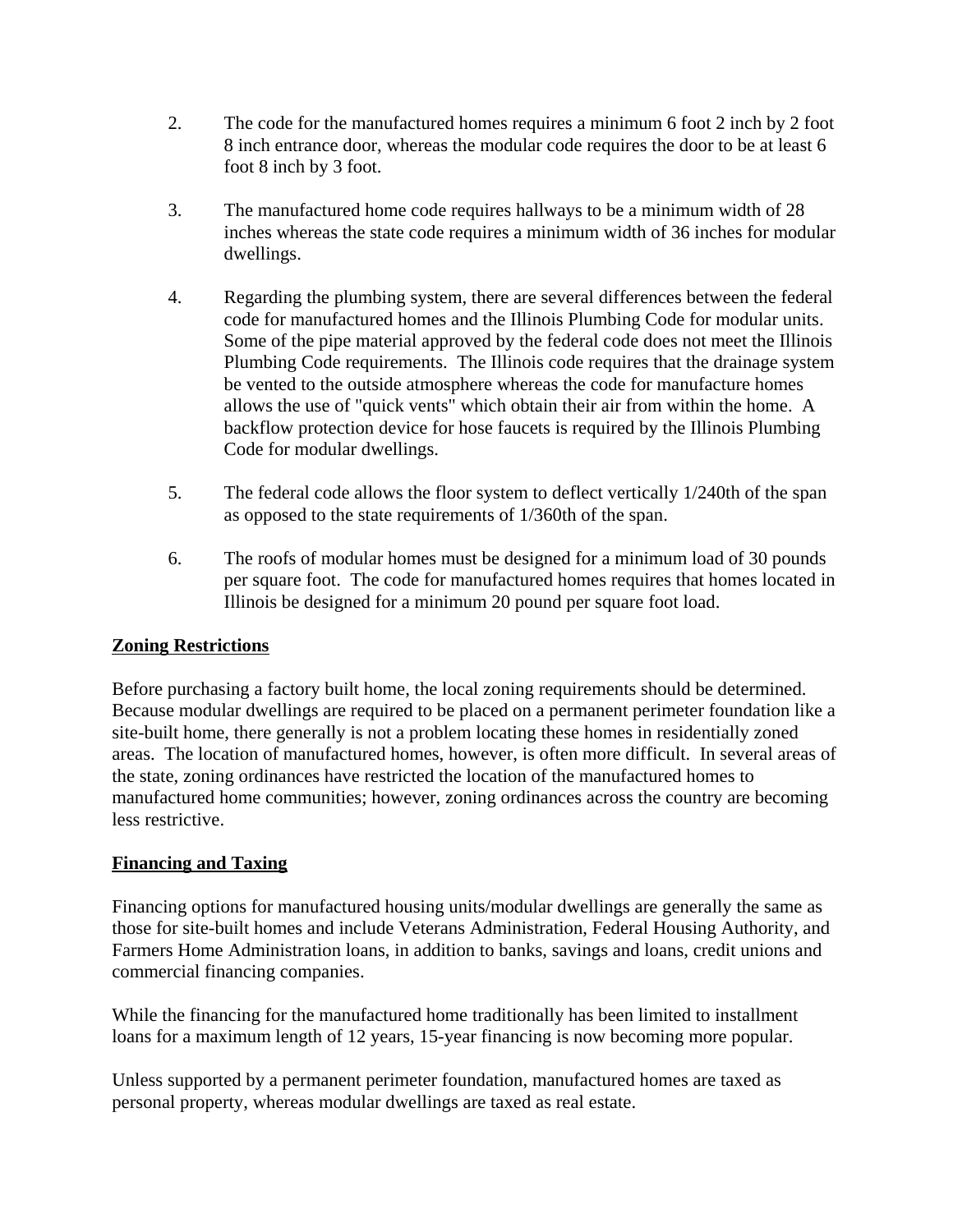#### **Misrepresentation**

Because a HUD-approved manufactured home and a state-approved modular dwelling may look identical on the outside, and because there are taxing, zoning, and financing advantages of a modular unit, it is possible that a dealer of factory built homes may attempt to misrepresent a HUD-approved home. It is a federal offense to remove the red label on the exterior of the home. If you are aware of a factory built home constructed after June of 1976 that does not have either the HUD label on the exterior of the home or the Illinois seal on the interior of the home, please contact the Illinois Department of Public Health at 217-782-5830.

#### **Further Assistance**

Any general questions about factory built housing or specific questions regarding approved modular dwellings or commercial mobile structures should be addressed to:

> Illinois Department of Public Health Division of Environmental Health 525 West Jefferson Street Springfield, Illinois 62761 217-782-5830

Questions regarding manufactured homes approved by the federal Department of Housing and Urban Development should be addressed to:

> Department of Housing and Urban Development Manufactured Home Construction Standards Division 451 - 7th Street Southwest Washington D.C. 20410 202/708-6423

Also, the following organizations may be of assistance for questions pertaining to zoning, taxing and financing of manufactured homes.

> Illinois Manufactured Housing Association 3888 Peoria Road Springfield, Illinois 62701 217/528-3423

Illinois Affordable Housing Institute 875 North Michigan Avenue Suite 3800 Chicago, IL 60631 773-434-8800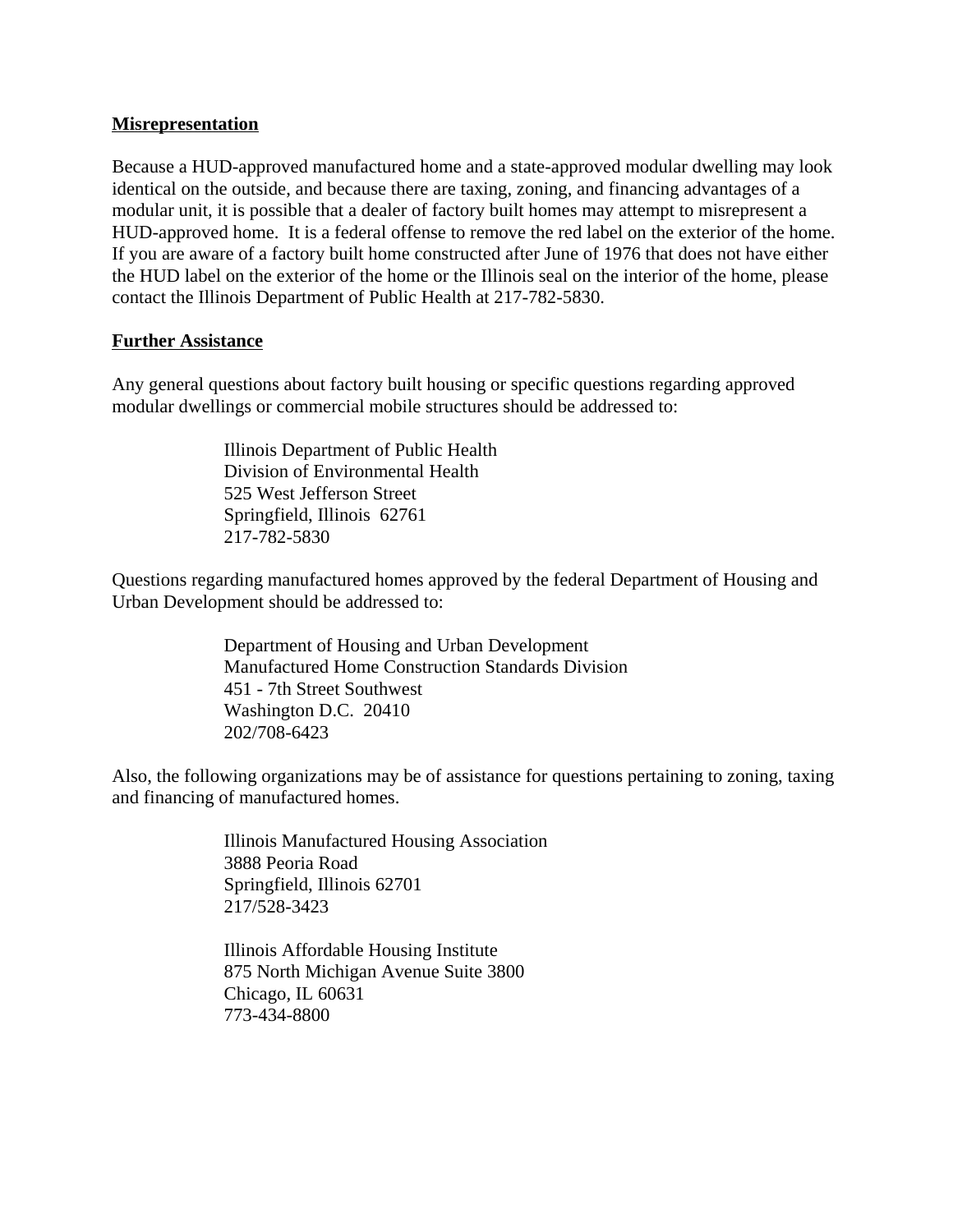#### **MANUFACTURED HOMES**



The construction of the mobile type dwellings, known as "manufactured homes," is regulated by the U.S. Department of Housing and Urban Development. State and local units of government are preempted from imposing any additional construction requirements. The installation of these homes must comply with the Illinois Manufactured Quality Assurance Act (430 ILCS 117) and the Manufactured Home Installation Code (77 Ill. Admin. Code 870). The location of these homes is subject to local zoning and covenant restrictions.

All manufactured homes must bear a red metal label on the exterior of the home located near the floor level at the end opposite the towing hitch.

AS EVIDENCED BY THIS LABEL NO. THE MANUFACTURER CERTIFIES TO THE BEST OF THE MANUFACTURER'S KNOWLEDGE AND BELIEF THAT **THIS** MANUFACTURED HOME HAS BEEN INSPECTED IN ACCORD-ANCE WITH THE REQUIREMENTS OF THE DEPARTMENT OF HOUSING AND URBAN DEVELOPMENT AND IS CONSTRUCTED IN CONFORMANCE WITH THE FEDERAL MANUFACTURED HOME CONSTRUCTION AND SAFETY STANDARDS IN EFFECT ON THE DATE OF MANUFACTURE. SEE DATA PLATE.

#### **COMMERCIAL MOBILE STRUCTURES**



The Illinois Department of Public Health is responsible for regulating the construction of commercial mobile structures such as classrooms and offices. These units will have a seal on the electrical panel box like a modular dwelling.